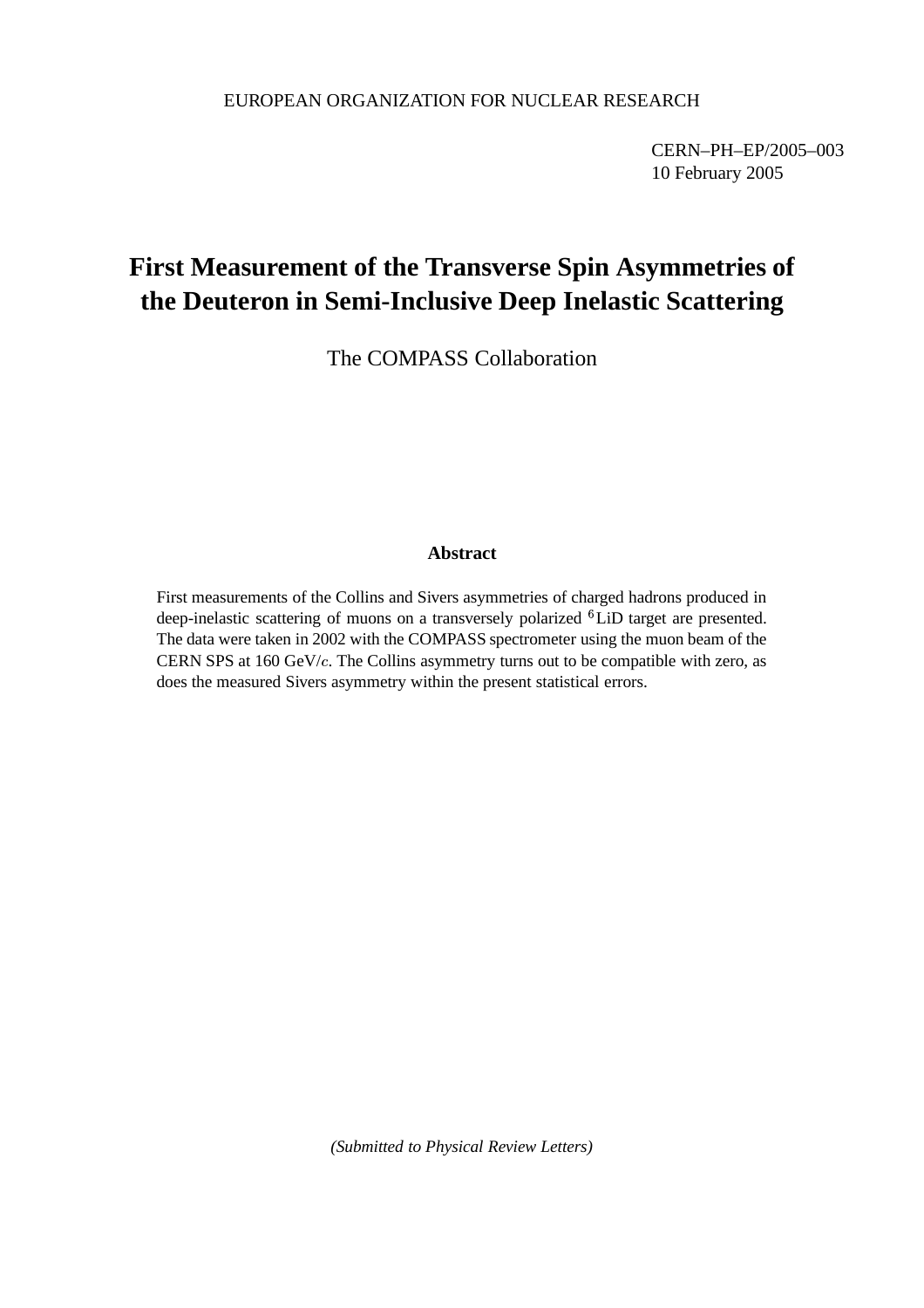## The COMPASS Collaboration

V.Yu. Alexakhin<sup>7)</sup>, Yu. Alexandrov<sup>14)</sup>, G.D. Alexeev<sup>7)</sup>, A. Amoroso<sup>23)</sup>, B. B  $^{\prime}$ , B. Badełek<sup>24)</sup>, F. Balestra $^{23)}$ , J. Ba  $^{0}$ , J. Ball $^{19)}$ , G. B  $(0, 0, Ba$ um $(1, 0, 0, 0)$ , P. Bedfer $(1, 0, 0)$ <sup>)</sup>, P. Berglund<sup>12)</sup>, C. B  $, C.$  Bernet<sup>19)</sup>, R. B  $, R$ . Bertini<sup>23</sup>,  $\left( \begin{array}{c} 0 \ 0 \end{array} \right)$ R. Birsa $^{22)}$ , J. Bi <sup>)</sup>, J. Bisplinghoff<sup>3)</sup>, F. Bradamante<sup>22)</sup>, A. B <sup>)</sup>, A. Bravar<sup>13)</sup>, A. B <sup> $($ </sup>, A. Bressan<sup>22 $)$ </sup>, E. B  $, E.$  Burtin<sup>19)</sup>,  $\, , \,$ M.P.  $Bussa^{23}$ , L. C <sup>)</sup>, L. Cerini<sup>22)</sup>, A. C <sup>)</sup>, A. Chapiro<sup>21</sup><sup>)</sup>, A. Cicuttin<sup>21</sup><sup>)</sup>, M. Colantoni<sup>23,a</sup><sup>)</sup>, A.A. <sup>)</sup>, A.A. Colavita<sup>21</sup><sup>)</sup>,  $S. \text{Costa}^{23}$ , M.L <sup>)</sup>, M.L. Crespo<sup>21)</sup>, N. d'Hose<sup>19)</sup>, S. D  $, S.$  Dalla Torre<sup>22)</sup>, S.S.  $($ , S.S. Dasgupta $(5)$ , R. De Masi $^{15)}$ , N. Dedek $^{16}$ , O.Yu. Denisov $^{23,b)}$ , L. Dh <sup>)</sup>, L. Dhara<sup>6)</sup>, V. Diaz Kavka<sup>21)</sup>, A.V. Dolgopolov<sup>18)</sup>,  $\left( \begin{array}{c} 0 \ 0 \end{array} \right)$ S.V. Donskov<sup>18)</sup>, V.A.  $)$ , V.A. Dorofeev $^{18)}$ , N. D  $($ , N. Doshita $^{17}$ , V. Duic $^{22}$ , W. I <sup>)</sup>, W. Dünnweber<sup>16)</sup>, A. Efremov<sup>7)</sup>, J.  $Ehlers$ <sup>11)</sup>,  $P.E$ <sup>)</sup>, P.D. Eversheim<sup>3)</sup>, W. Eyrich<sup>8)</sup>, M. Fabro<sup>22)</sup>, M. F  $)$ , M. Faessler<sup>16)</sup>, P. Fauland<sup>1)</sup>, A. Ferrero $^{23)}$ , L. F  $^{\circ}$ , L. Ferrero<sup>23)</sup>, M. F <sup>)</sup>, M. Finger<sup>7)</sup>, M. Finger jr.<sup>7)</sup>, H. Fischer<sup>9)</sup>, J. Franz<sup>9)</sup>, J.M. Friedrich $^{15)}$ , V. Frolov $^{23,\mathrm{b)}}$ , U. Fu  $,$  U. Fuchs $^{10}$ , R. G <sup>)</sup>, R. Garfagnini<sup>23)</sup>, F. G.  $)$ , F. Gautheron<sup>1</sup>, O.P. Gavrichtchouk<sup>7)</sup>, S. Gerassimov<sup>14,15)</sup>, R. Geyer<sup>16)</sup>, M. Giorgi<sup>22)</sup>, B. G  $, B.$  Gobbo<sup>22)</sup>, S. G  $)$ , S. Goertz<sup>2)</sup>, O.A. Grajek $^{24)}$ , A. Grasso $^{23)}$ , B. G <sup>)</sup>, B. Grube<sup>15)</sup>, A. Grünemaier<sup>9)</sup>, K. Gustafsson<sup>12)</sup>, J. Ha <sup>)</sup>, J. Hannappel<sup>4)</sup>, D. von Harrach<sup>13)</sup>, T. H <sup>)</sup>, T. Hasegawa<sup>17</sup>), S. Hedicke<sup>9</sup><sup>)</sup>, F.H. Heinsius<sup>9</sup><sup>)</sup>, F. Hinterberger<sup>3</sup><sup>)</sup>, M. von Hodenberg<sup>9)</sup>, N. Horikawa<sup>17)</sup>, S. Horikawa<sup>17)</sup>, R.B. Ijaduola<sup>21)</sup>, C. Ilgner<sup>16)</sup>, S. Ishimoto<sup>17)</sup>, T. Iwata<sup>17)</sup>, R. Jahn<sup>3)</sup>, A. Janata<sup>7)</sup>, R. Joosten<sup>3)</sup>, N.I. Jouravlev<sup>7)</sup>, E. Kabuß<sup>13)</sup>,  $\left( \begin{array}{c} 0 \ 0 \end{array} \right)$ V. Kalinnikov $^{22}$ , D. K <sup>)</sup>, D. Kang<sup>9)</sup>, F. Karstens<sup>9)</sup>, W. Kastaun<sup>9)</sup>, B. Ketzer<sup>15)</sup>, G.V. Khaustov<sup>18)</sup>,  $\left( \begin{array}{c} 0 \ 0 \end{array} \right)$ Yu.A. Khokhlov<sup>18)</sup>, Yu. l <sup>)</sup>, Yu. Kisselev<sup>1</sup>, F. Klein<sup>4</sup>, J.H. Koivuniemi<sup>12</sup>, V.N.  $^{0}$ , V.N. Kolosov $^{18}$ <sup>)</sup>, , E.V. Komissarov<sup>7)</sup>, K. Kondo<sup>17)</sup>, K. Königsmann<sup>9)</sup>, A.K. Konoplyannikov<sup>18)</sup>, I. Ko  $)$ , I. Konorov<sup>15)</sup>, V.F. Konstantinov<sup>18)</sup>, A.S. <sup>)</sup>, A.S. Korentchenko<sup>7)</sup>, A. Korzenev<sup>13,b)</sup>, A.M.  $($ , A.M. Kotzinian<sup>7,23</sup>),  $\left( \begin{array}{c} 0 \ 0 \end{array} \right)$ N.A. Koutchinski<sup>7)</sup>, K. Kowalik<sup>24)</sup>, N.P. Kravchuk<sup>7)</sup>, G.V. Krivokhizhin<sup>7)</sup>, Z.V. Kroumchtein<sup>7)</sup>, R. Kuhn $^{15)}$ , F. Kunne $^{19)}$ , K. K  $^{(0)}$ , K. Kurek<sup>24</sup>, M. Lamanna<sup>10,22</sup>, J.M.  $^{0},$  J.M. Le Goff $^{19)}$ , M. L  $)$ , M. Leberig<sup>13)</sup>,  $\left( \begin{array}{c} 0 \ 0 \end{array} \right)$ J. Lichtenstadt $^{20)}$ , A. M  $^{0}$ , A. Maggiora $^{23)}$ , M. N  $)$ , M. Maggiora<sup>23)</sup>, A. M <sup>)</sup>, A. Magnon<sup>19)</sup>, G.K.  $^{0}$ , G.K. Mallot $^{10)}$ ,  $\left( \begin{array}{c} 0 \ 0 \end{array} \right)$ I.V. Manuilov<sup>18)</sup>, C. M  $, C.$  Marchand<sup>19)</sup>, J. M <sup>)</sup>, J. Marroncle<sup>19)</sup>, A. M  $^{)}$ , A. Martin<sup>22)</sup>, J. M  $),$  J. Marzec<sup>25)</sup>, T. Matsuda<sup>17)</sup>, A.N. Maximov<sup>7)</sup>, K.S. Medved<sup>7)</sup>, W. Meyer<sup>2)</sup>, A. Mielech<sup>24)</sup>, Yu.V. Mikhailov<sup>18)</sup>,  $\left( \begin{array}{c} 0 \ 0 \end{array} \right)$ M.A. Moinester $^{20}$ , O. N  $^{0}$ , O. Nähle $^{3)}$ , J. Nassalski $^{24)}$ , D.P. Neyret $^{19)}$ , V.I. I <sup>)</sup>, V.I. Nikolaenko<sup>18)</sup>,  $\mathcal{C}, \mathcal{C}$ A.A. Nozdrin<sup>7)</sup>, V.F. Obraztsov<sup>18)</sup>, A.G. <sup>)</sup>, A.G. Olshevsky<sup>7)</sup>, M. Ostrick<sup>4)</sup>, A. Padee<sup>25)</sup>, P. Pagano<sup>22)</sup>,  $\left( \begin{array}{c} 0 \ 0 \end{array} \right)$ S. Panebianco<sup>19)</sup>, D. Panzieri<sup>23,a)</sup>, S. Paul<sup>15)</sup>, H.D. Pereira<sup>9,19)</sup>, D.V. Peshekhonov<sup>7)</sup>, V.D. Peshekhonov<sup>7)</sup>, G. Piragino<sup>23)</sup>, S. Platchkov<sup>19)</sup>, K. Platzer<sup>15)</sup>, J <sup>)</sup>, S. Platchkov<sup>19)</sup>, K. P <sup>)</sup>, K. Platzer<sup>15)</sup>, J. Pochodzalla<sup>13)</sup>,  $\left( \begin{array}{c} 0 \ 0 \end{array} \right)$ V.A. Polyakov<sup>18)</sup>, A.A. <sup>)</sup>, A.A. Popov<sup>7)</sup>, J. Pretz<sup>4)</sup>, P.C. Rebourgeard<sup>19)</sup>, G. R <sup>)</sup>, G. Reicherz<sup>2)</sup>, J. Reymann<sup>9)</sup>, A.M. Rozhdestvensky<sup>7)</sup>, E. Rondio<sup>24)</sup>, A.B. Sadovski<sup>7)</sup>, E. Saller<sup>7)</sup>, V.D. Samoylenko<sup>18)</sup>,  $\left( \begin{array}{c} 0 \ 0 \end{array} \right)$ A. Sandacz<sup>24)</sup>, M. Sans<sup>16)</sup>, M.G. Sapozhnikov<sup>7)</sup>, I.A. Savin<sup>7</sup>), P. Schiavon<sup>22)</sup>, T. So  $,$  T. Schmidt $\mathfrak{h}$ , H. Schmitt $^{9}$ , L. Schmitt $^{15}$ , A.A. Shishkin<sup>7</sup>, H. Siebert $^{11}$ , L. S <sup>)</sup>, L. Sinha<sup>6)</sup>, A.N. Sissakian<sup>7)</sup>, A. Skachkova<sup>23)</sup>, M. S <sup>)</sup>, M. Slunecka<sup>7</sup>, G.I. Smirnov<sup>7)</sup>, V.P. Sugonyaev<sup>18</sup>, F. St  $)$ , F. Stinzing<sup>8)</sup>, R. Sulej<sup>25)</sup>, N. Takabayashi<sup>17)</sup>, V.V. Tchalishev<sup>7)</sup>, F. Tessarotto<sup>22)</sup>, A. T  $),$  A. Teufel<sup>8)</sup>, D. Thers<sup>19)</sup>,  $\left( \begin{array}{c} 0 \ 0 \end{array} \right)$ L.G. Tkatchev<sup>7)</sup>, T. Toeda<sup>17)</sup>, V.I. Tretyak<sup>7)</sup>, S. Trousov<sup>7)</sup>, N.V. Vlassov<sup>7)</sup>, R. Webb<sup>8)</sup>, E. Weise<sup>3)</sup>, M. Wiesmann<sup>15)</sup>, R. Windmolders<sup>4)</sup>, S. Wirth<sup>8)</sup>, W. Wiślicki<sup>24)</sup>, A.M. Zanetti<sup>22)</sup>,  $\left( \begin{array}{cc} 0 & 0 \ 0 & 0 & 0 \end{array} \right)$ K. Zaremba $^{25)}$ , J. Zhao $^{13)}$ , R. Z <sup>)</sup>, R. Ziegler<sup>3)</sup>, and A. Zvyagin<sup>16)</sup>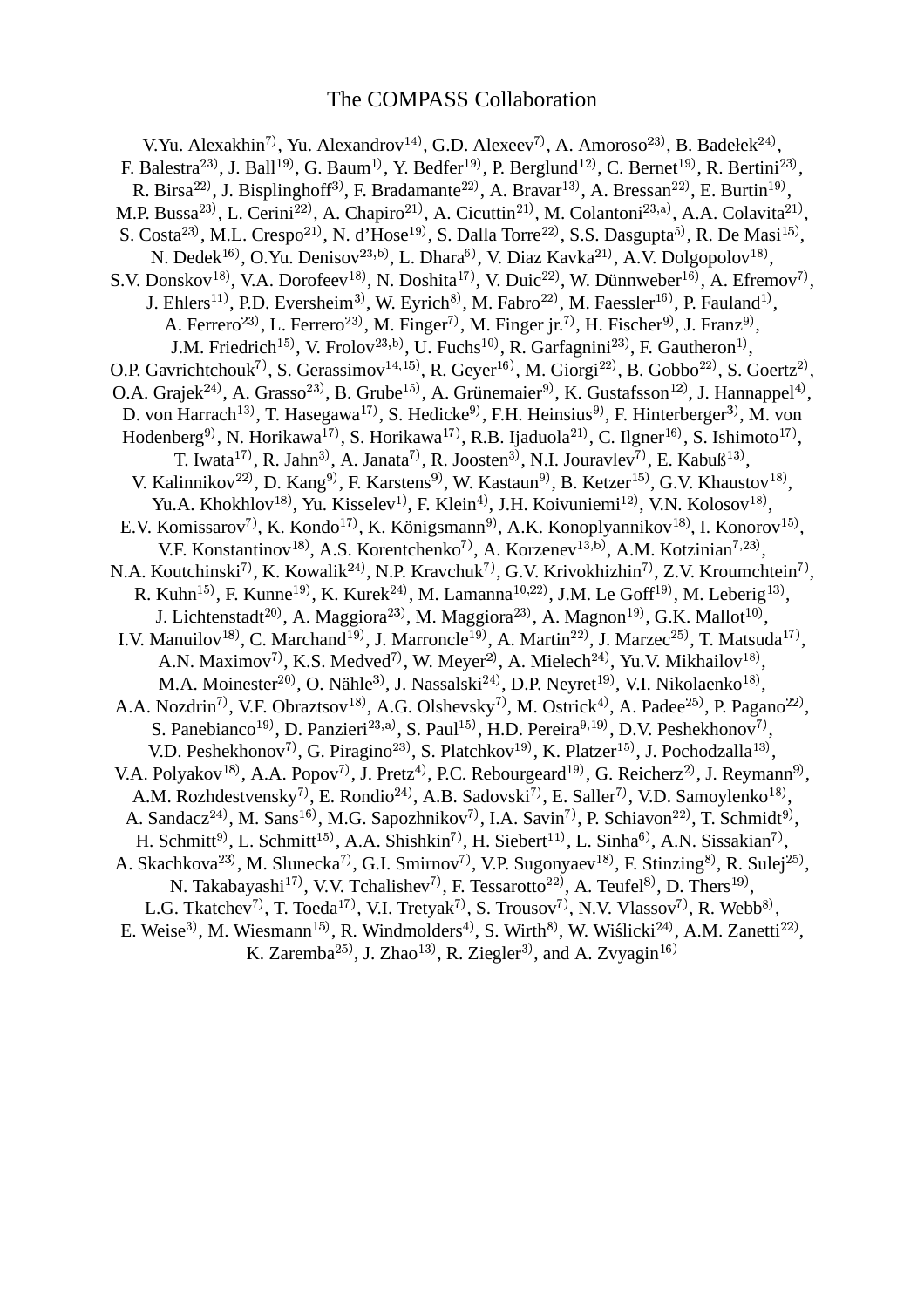- <sup>3)</sup> Universit¨at Bonn, Helmholtz-Institut f¨ur Strahlen- und Kernphysik, 53115 Bonn, Germany
- <sup>4)</sup> Universit¨at Bonn, Physikalisches Institut, 53115 Bonn, Germany
- <sup>5)</sup> Burdwan University, Burdwan 713104, India
- $^{6)}$  Matrivani Institute of Experimental Research & Education, Calcutta-700 030, India
- $(7)$  Joint Institute for Nuclear Research, 141980 Dubna, Moscow region, Russia
- <sup>8)</sup> Universit at Erlangen–N¨urnberg, Physikalisches Institut, 91058 Erlangen, Germany
- <sup>9)</sup> Universit¨at Freiburg, Physikalisches Institut, 79104 Freiburg, Germany
- <sup>10)</sup> CERN, 1211 Geneva 23, Switzerland
- <sup>11)</sup> Universit at Heidelberg, Physikalisches Institut, 69120 Heidelberg, Germany
- <sup>12)</sup> Helsinki University of Technology, Low Temperature Laboratory, 02015 HUT, Finland and University of Helsinki, Helsinki Institute of Physics, 00014 Helsinki, Finland
- <sup>13)</sup> Universit at Mainz, Institut f ur Kernphysik, 55099 Mainz, Germany
- <sup>14)</sup> Lebedev Physical Institute, 119991 Moscow, Russia
- <sup>15)</sup> Technische Universit at M unchen, Physik Department, 85748 Garching, Germany
- <sup>16)</sup> Ludwig-Maximilians-Universit¨at M¨unchen, Department f¨ur Physik, 80799 Munich, Germany
- <sup>17)</sup> Nagoya University, 464 Nagoya, Japan
- <sup>18)</sup> State Research Center of the Russian Federation, Institute for High Energy Physics, 142281 Protvino, Russia
- <sup>19)</sup> CEA DAPNIA/SPhN Saclay, 91191 Gif-sur-Yvette, France
- <sup>20)</sup> Tel Aviv University, School of Physics and Astronomy, 69978 Tel Aviv, Israel
- <sup>21)</sup> ICTP–INFN MLab Laboratory, 34014 Trieste, Italy
- $22)$  INFN Trieste and University of Trieste, Department of Physics, 34127 Trieste, Italy
- <sup>23)</sup> INFN Turin and University of Turin, Physics Department, 10125 Turin, Italy
- <sup>24)</sup> Sołtan Institute for Nuclear Studies and Warsaw University, 00-681 Warsaw, Poland
- <sup>25)</sup> Warsaw University of Technology, Institute of Radioelectronics, 00-665 Warsaw, Poland
- <sup>a)</sup> Also at University of East Piedmont, 15100 Alessandria, Italy
- <sup>b)</sup> On leave of absence from JINR Dubna

<sup>&</sup>lt;sup>1)</sup> Universit at Bielefeld, Fakult at f ur Physik, 33501 Bielefeld, Germany

<sup>&</sup>lt;sup>2)</sup> Universit at Bochum, Institut f ür Experimentalphysik, 44780 Bochum, Germany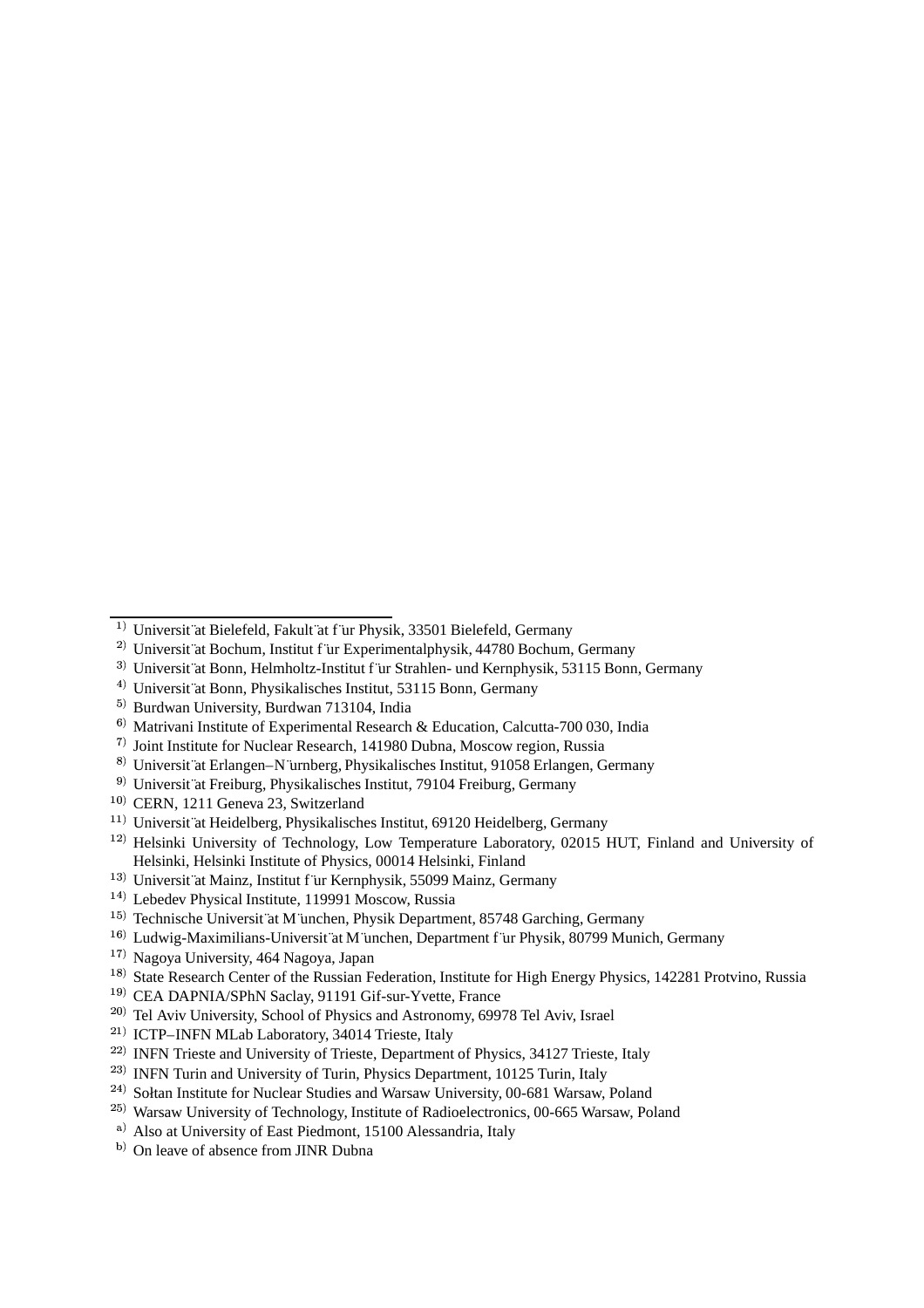The importance of transverse spin effects at high energy in hadronic physics was first suggested by the discovery in 1976 that  $\Lambda$  hyperons produced in  $pN$  interactions exhibited an anomalously large transverse polarization [1]. This effect could not be easily explained. For a long time it was believed to be forbidden at leading twist in QCD [2], and very little theoretical work was devoted to this field for more than a decade.

This situation changed in the nineties. After the first hints of large single transverse spin asymmetries in inclusive  $\pi^0$  production in polarized pp scattering at CERN [3], remarkably large asymmetries were found at Fermilab both for neutral and charged pions [4]. In parallel, intense theoretical activity was taking place: the significance of the quark transversity distribution, already introduced in 1979 [5] to describe a quark in a transversely polarized nucleon, was reappraised [6] in 1990, and its measurability via the Drell–Yan process established. In 1991 a general scheme of all leading twist and higher-twist parton distribution functions was worked out [7], and in 1993 a way to measure transversity in lepton nucleon polarized deep-inelastic scattering (DIS) was suggested [8]. On the experimental side, the RHIC-Spin Collaboration [9] and the HELP Collaboration [10] put forward the first proposals to measure transversity. Today transversity is an important part of the scientific programme of the HERMES experiment at DESY and of the COMPASS experiment at CERN, both presently taking data. First results on a transversely polarized proton target have been published recently by the HERMES Collaboration [11].

To fully specify the quark structure of the nucleon at the twist-two level, the transverse spin distributions  $\Delta_T q(x)$  must be added to the momentum distributions  $q(x)$  and the helicity distributions  $\Delta q(x)$  [7]. For a discussion on notation, see Ref. [12]. If the quarks are collinear with the parent nucleon (no intrinsic quark transverse momentum  $k_T$ ), or after integration over  $k_T$ , these three distributions exhaust the information on the internal dynamics of the nucleon. More distributions are allowed admitting a finite  $k_T$ , or at higher twist [13, 14, 15, 12].

The distributions  $\Delta_{T}q$  are difficult to measure, since they are chirally odd and therefore absent in inclusive DIS. They may instead be extracted from measurements of the single-spin asymmetries in cross-sections for semi-inclusive DIS (SIDIS) of leptons on transversely polarized nucleons, in which a hadron is also detected in the final state. In these processes the measurable asymmetry, the "Collins asymmetry"  $A_{Coll}$ , is due to the combined effect of  $\Delta_T q$  and another chirally-odd function,  $\Delta^0_T D^h_q,$  which describes the spin-dependent part of the hadronization of a transversely polarized quark  $q$  into a hadron  $h$ . At leading order in the collinear case  $A_{Coll}$  can be written as

$$
A_{Coll} = \frac{\sum_{q} e_q^2 \cdot \Delta_T q \cdot \Delta_T^0 D_q^h}{\sum_{q} e_q^2 \cdot q \cdot D_q^h} \tag{1}
$$

where  $e_q$  is the quark charge. According to Collins [8], the quantity  $\Delta_T^0 D_q^h$  can be obtained by investigating the fragmentation of a polarized quark q into a hadron h, and is related to the  $\vec{p}_T^h$ dependent fragmentation function

$$
D_T{}^h_q(z, \vec{p}_T^h) = D^h_q(z, |\vec{p}_T^h|^2) + \Delta^0_T D^h_q(z, |\vec{p}_T^h|^2) \cdot \sin \Phi_C.
$$
 (2)

Here  $\vec{p}_T^h$  is the hadron transverse momentum with respect to the struck quark direction, i.e. the virtual photon direction, and  $z = E_h / (E_l - E_{l'})$  is the fraction of available energy carried by the hadron.  $E_h$ ,  $E_l$ , and  $E_{l'}$  are the energies of the hadron, the incoming lepton, and the scattered lepton respectively. The "Collins angle"  $\Phi_C$  is conveniently defined in a coordinate system in which the z-axis is the virtual photon direction and the x-z plane is the lepton scattering plane, as illustrated in Fig. 1. In this reference system  $\Phi_C = \phi_h - \phi_{s'}$ , where  $\phi_h$  is the azimuthal angle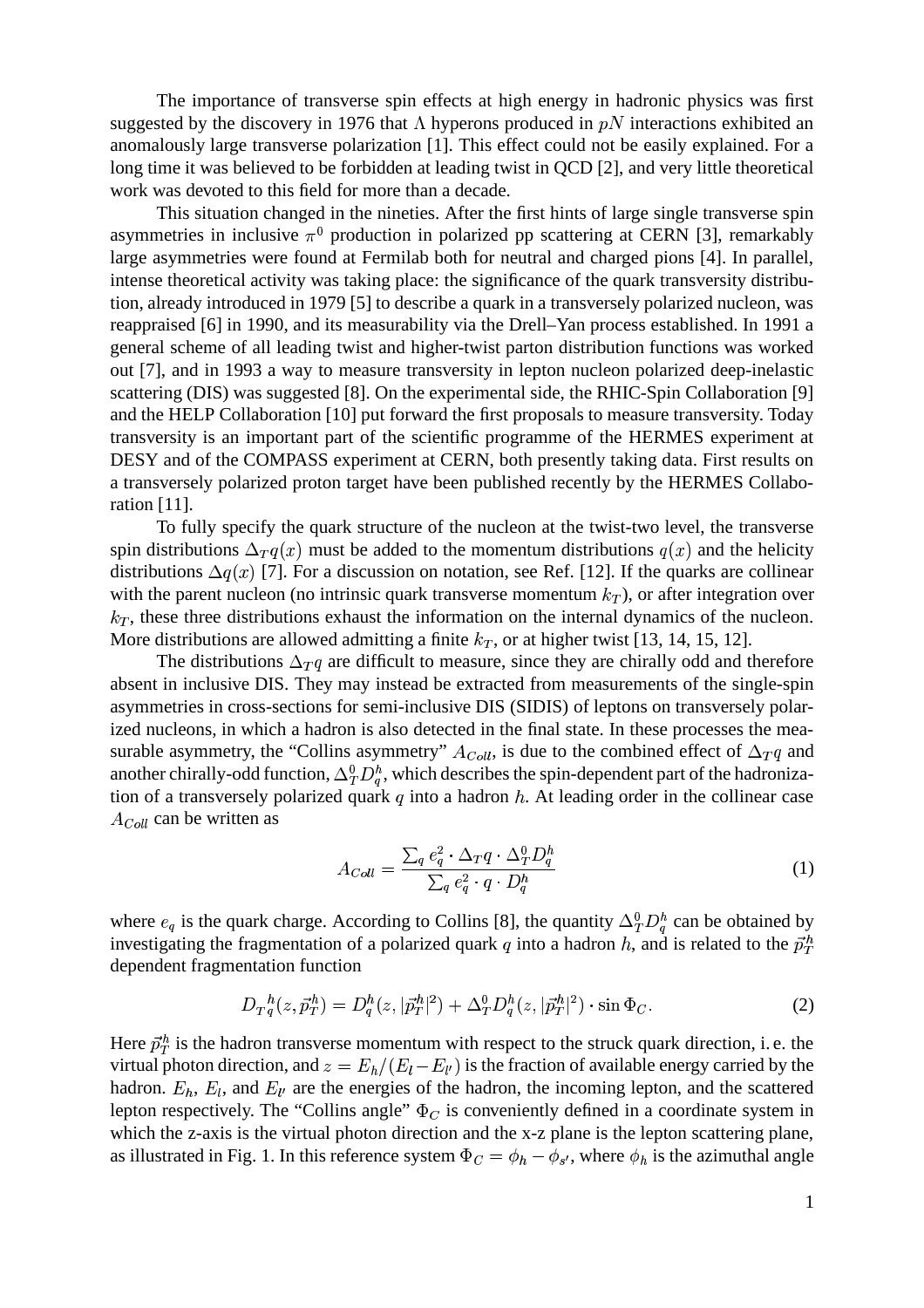

Figure 1: Definition of the Collins and Sivers angles.

of the hadron, and  $\phi_{s'}$  is the azimuthal angle of the transverse spin of the struck quark. Since  $\phi_{s'} = \pi - \phi_s$ , with  $\phi_s$  the azimuthal angle of the transverse spin of the initial quark (nucleon), one obtains  $\sin \Phi_C = -\sin(\phi_h + \phi_s)$ .

An entirely different mechanism was suggested by Sivers [16] as a possible cause of the transverse spin effects observed in pp scattering. This mechanism could also be responsible for a spin asymmetry in the cross-section of SIDIS of leptons on transversely polarized nucleons. Allowing for an intrinsic  $\vec{k}_T$  dependence of the quark distribution in a nucleon, a leftright asymmetry could be induced in such a distribution by a transverse nucleon polarization,  $q_T(x, \vec{k}_T) = q(x, |\vec{k}_T|^2) + \Delta_0^T q(x, |\vec{k}_T|^2) \cdot \sin \Phi_s$ , where  $\Phi_s = \phi_h - \phi_s \neq \Phi_c$  is the "Sivers" angle". Neglecting the hadron transverse momentum with respect to the fragmenting quark, this  $\vec{k}_T$  dependence could cause the "Sivers asymmetry"

$$
A_{Siv} = \frac{\sum_{q} e_q^2 \cdot \Delta_0^T q \cdot D_q^h}{\sum_{q} e_q^2 \cdot q \cdot D_q^h}
$$
(3)

in the distribution of the hadrons resulting from the quark fragmentation with respect to the nucleon polarization which could be revealed as a  $\sin\Phi_S$  modulation in the number of produced hadrons. Measuring SIDIS on a transversely polarized target allows the Collins and the Sivers effects to be disentangled [17].

In this paper first results are given of the charged hadron single-spin asymmetries in SIDIS of high energy muons on a transversely polarized <sup>6</sup>LiD target measured in 2002 by the COMPASS Collaboration.

The COMPASS spectrometer has been set up at the CERN SPS muon beam. The experiment has taken data from 2002 to 2004 at a muon momentum of 160  $GeV/c$  with beam rates of  $4 \cdot 10^7$  muons/  $\pi$  muons/s. The beam is naturally polarized by the  $\pi$ -decay mechanism, with a polarization of about  $-76\%$ . The polarized target system [18] consists of two cells (upstream  $u$ , downstream  $d$ ), each 60 cm long, located along the beam one after the other in two separate RF cavities, and oppositely polarized. The target magnet can provide both a solenoid field (2.5 T), and a dipole field (0.4 T) used for adiabatic spin rotation and for the transversity measurements. Correspondingly, the target polarization can be oriented either longitudinally or transversely to the beam direction. Polarizations of 50% have been reached routinely with the  ${}^{6}$ LiD target, which has a favorable dilution factor  $f \simeq 0.4$ , since <sup>6</sup>Li basically consists of a deuteron plus an  $4$ He core. The target polarization is measured with a relative precision of 5%. Particle tracking is performed using several stations of scintillating fibers, micromesh gaseous chambers, and gas electron multiplier chambers. Large-area tracking devices comprise gaseous detectors (drift chambers, straw tubes, and MWPCs) placed around the two spectrometer magnets. Muons are identified in large-area Iarocci tubes and drift tubes downstream of hadron absorbers. The trigger [19] is formed by several hodoscope systems supplemented by two hadron calorimeters.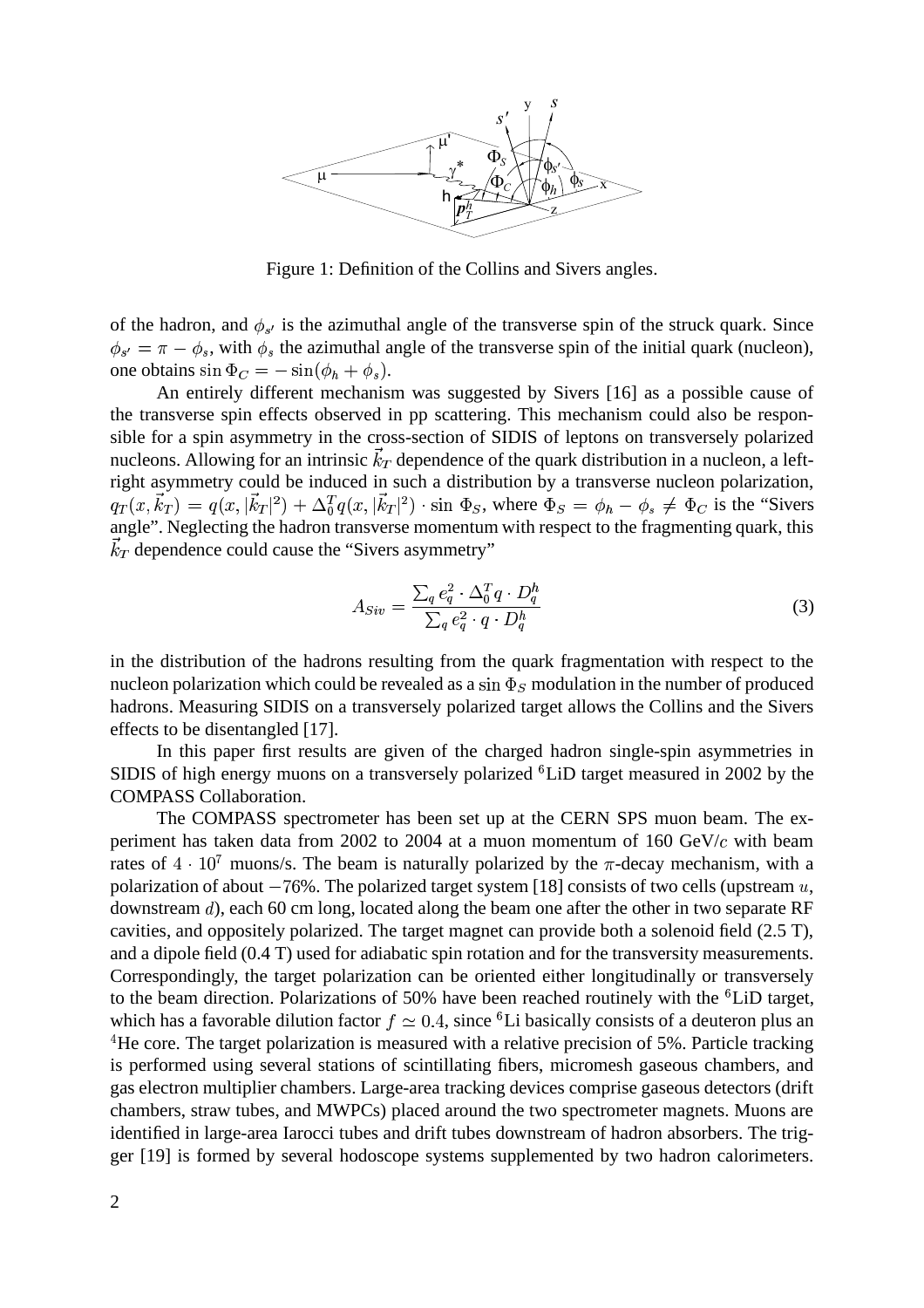Veto counters are installed in front of the target to reject the beam halo. More information on the COMPASS spectrometer can be found in Ref. [20].

In 2002 about  $6 \cdot 10^9$  events, corresponding to 260 TBytes of data, were collected. About 20% of the sample was taken in the transverse spin mode, in two separate periods. Each period started with the *u*-cell of the target downwardly polarized and the *d*-cell upwardly polarized. After 4–5 days a polarization reversal was performed by changing the RF frequencies in the two cells.

Because the asymmetries are obtained by comparing data taken several days apart, the stability of the apparatus is crucial. To check the stability of reconstruction, the data were sampled in time. The hit distributions on all trackers were scrutinized, as well as the number of reconstructed events, the number of vertices per event, and the number of tracks per event in the whole spectrometer and in its various subregions. In addition, the distributions of a few relevant quantities were monitored for their stability throughout the data, like the Bjorken variable  $x$ , the relative energy transfer in the muon scattering process  $y = (E_l - E_{l'})/E_l$ , the photon virtuality  $Q^2$ . These investigations led to the exclusion of about 4% of the data from the final sample.

In the analysis, events were selected in which a vertex with incident and scattered muon and at least one outgoing charged hadron was found in one of the two target cells. A clean identification of muons and hadrons was achieved on the basis of the amount of material traversed in the spectrometer. In addition, DIS cuts  $Q^2 > 1$  (GeV/c)<sup>2</sup>,  $W > 5$  GeV/c<sup>2</sup>, and  $0.1 < y < 0.9$ were applied to the data as well as a cut on the transverse momentum of the hadrons ( $p_T^h > 0.1$ )  $GeV/c$ ).

To enhance the asymmetry signal, we first evaluated the Collins and Sivers asymmetries for the leading hadron of each event, the underlying idea being that in the string fragmentation it is the most sensitive to the properties of the parent quark spin [21]. The leading hadron was defined as the most energetic hadron with  $z > 0.25$ , and originating from the reaction vertex. The total number of events which finally entered the analysis was  $1.6 \cdot 10^6$  comprising  $8.7 \cdot 10^5$ events with positive leading hadrons and  $7.0 \cdot 10^5$  events with negative leading hadrons.

We searched separately for Collins and Sivers asymmetries in the data. The  $\Phi$  distribution of the number of events for each cell and for each polarization state can be written as

$$
N_j(\Phi_j) = F n \sigma \cdot a_j(\Phi_j) \cdot (1 + \epsilon_j \sin \Phi_j), \tag{4}
$$

where  $j = C, S$ , and F is the muon flux, n the number of target particles,  $\sigma$  the spin averaged cross-section, and  $a_i$  the product of angular acceptance and efficiency of the spectrometer. The asymmetries  $\epsilon_j$  are  $\epsilon_C = f \cdot |P_T| \cdot D_{NN} \cdot A_{Coll}$  and  $\epsilon_S = f \cdot |P_T| \cdot A_{Siv}$ . The factor f is the polarized target dilution factor,  $P_T$  the deuteron polarization, and  $D_{NN} = (1-y)/(1-y+y^2/2)$ the transverse spin transfer coefficient from the initial to the struck quark [12]. To highlight the physics process we are after, in Eq. 4 we have omitted terms which either average out in the evaluation of the asymmetry or only lead to negligible corrections due to a non-uniform angular acceptance. The beam polarization contributes to the asymmetry only by higher-twist effects, which are not considered in this leading-order analysis.

The asymmetries  $\epsilon_C$  and  $\epsilon_S$  were evaluated from the number of events with the two target spin orientations ( $\uparrow$  spin up, and  $\downarrow$  spin down) by fitting the quantities

$$
A_j^m(\Phi_j) = \frac{N_j^{\uparrow}(\Phi_j) - r \cdot N_j^{\downarrow}(\Phi_j + \pi)}{N_j^{\uparrow}(\Phi_j) + r \cdot N_j^{\downarrow}(\Phi_j + \pi)}
$$
(5)

with the functions  $\epsilon_C \cdot \sin \Phi_C$  and  $\epsilon_S \cdot \sin \Phi_S$ . The normalization factor r has been taken equal to the ratio of the total number of detected events in the two orientations of the target polarization.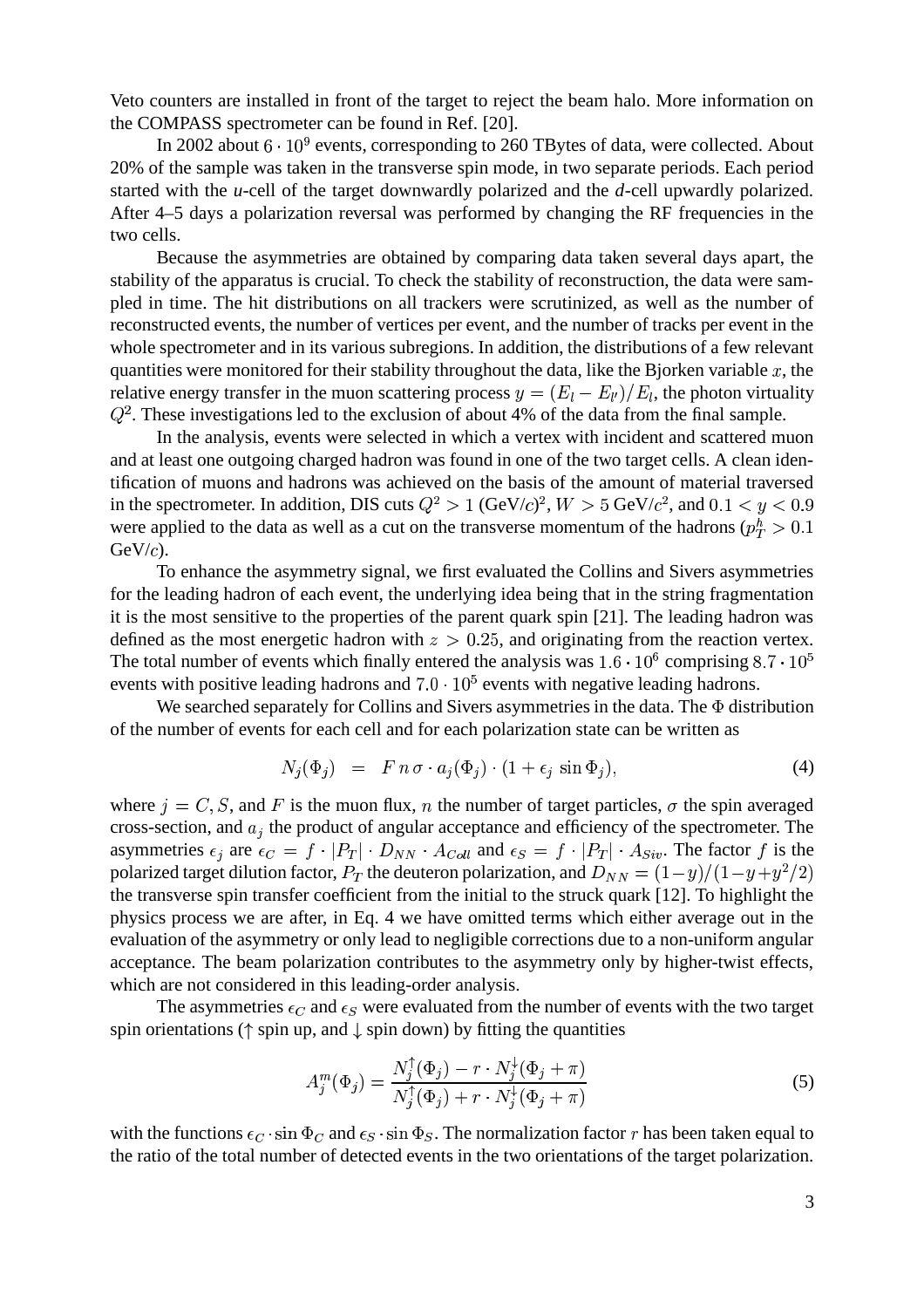

Figure 2: Collins asymmetry (top) and Sivers asymmetry (bottom) against x, z and  $p_T^h$  for positive (full points) and negative hadrons (open points). Error bars are statistical only. The first column gives the asymmetries for all hadrons, the other three columns for the leading hadrons. In all the plots the points are slightly shifted horizontally with respect to the measured value.

Note that two events having the same topology in the laboratory before and after the target spin rotation have angles  $\Phi_j$  and  $\Phi_j + \pi$  respectively, thus the acceptance cancels in Eq. 5 as long as the ratio  $a_j^{\dagger}(\Phi_j)/a_j^{\dagger}(\Phi_j + \pi)$  is constant in  $\Phi_j$ .

The evaluation of the asymmetries was performed separately for the two data-taking periods and for the two target cells. These four sets of measured asymmetries turned out to be statistically compatible, and were then combined by taking weighted averages. Plots of the measured values of  $A_{Coll}$  and  $A_{Siv}$  against the three kinematic variables x, z and  $p_T^h$  are given in Fig. 2. The errors shown in the figure are only statistical. The mean values of z and  $p_T^h$  are roughly constant ( $\sim 0.44$  and 0.51 GeV/c respectively) over the whole x range while  $\langle Q^2 \rangle$ increases from  $\sim 1.1 \, (\text{GeV}/c)^2$  in the first x bin to  $\sim 20 \, (\text{GeV}/c)^2$  in the last one.

Systematic errors due to the uncertainties in  $P_T$ ,  $D_{NN}$ , and f are negligibly small. Several tests were made to check that there are no effects distorting the measured asymmetries, splitting the data sample  $i$ ) in time,  $ii$ ) in two halves of the target cells, and  $iii$ ) according to the hadron momentum. The asymmetries measured for the different samples were found to be compatible. Also, the results were stable with respect to different choices of the normalization factor  $r$ .

The method of extracting the asymmetries is expected to minimize systematic effects due to acceptance, and this is confirmed by the compatibility of the asymmetries measured in the two cells u and d. Under the reasonable assumption that the ratio  $a_{i,u}^{\dagger}(\Phi_j + \pi)/a_{i,d}^{\dagger}(\Phi_j)$  before the polarization reversal be equal to the corresponding ratio  $a_{i,u}^{\dagger}(\Phi_j)/a_{i,d}^{\dagger}(\Phi_j + \pi)$  after the reversal, the requirement that the ratios  $a_{i,u}^{\dagger}(\Phi_j + \pi) / a_{i,u}^{\dagger}(\Phi_j)$  and  $a_{i,d}^{\dagger}(\Phi_j) / a_{i,d}^{\dagger}(\Phi_j + \pi)$ , be constant in  $\Phi_j$  within each data-taking period has been verified by constructing the ratio

$$
R_j(\Phi) = \frac{N_{j,u}^{\uparrow}(\Phi_j) \cdot N_{j,d}^{\downarrow}(\Phi_j + \pi)}{N_{j,u}^{\downarrow}(\Phi_j + \pi) \cdot N_{j,d}^{\uparrow}(\Phi_j)} \propto \frac{[a_{j,u}^{\uparrow}(\Phi_j)]^2}{[a_{j,u}^{\downarrow}(\Phi_j + \pi)]^2}
$$
(6)

and verifying its constancy in  $\Phi_i$ . This constancy holds even using the entire data sample after releasing the  $z$ -cut. It has to be stressed also that, under the same assumption, possible false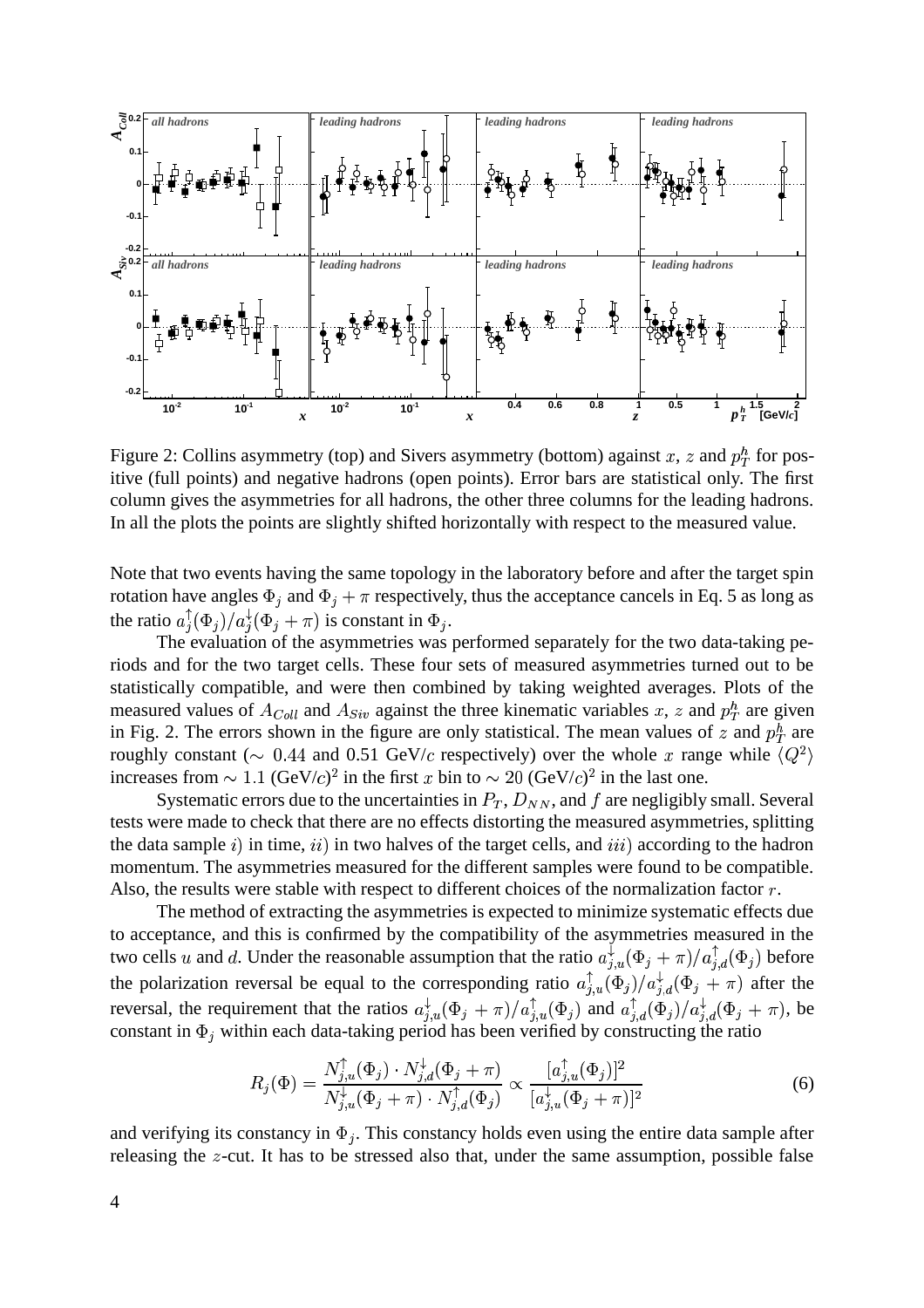asymmetries due to variations in  $\Phi_i$  of the acceptance ratios to first order have opposite sign in the two cells and cancel in the average.

To estimate the size of possible systematic effects, the asymmetries have also been evaluated using two other estimators which are independent of relative luminosities and rely on different assumptions of the acceptance variations, e.g. the ratio product

$$
\frac{N_{j,u}^{\uparrow}(\Phi_j)}{N_{j,u}^{\downarrow}(\Phi_j + \pi)} \cdot \frac{N_{j,d}^{\uparrow}(\Phi_j)}{N_{j,d}^{\downarrow}(\Phi_j + \pi)},\tag{7}
$$

and the geometric mean

$$
\frac{\sqrt{N_j^{\uparrow}(\Phi_j) \cdot N_j^{\downarrow}(\Phi_j)} - \sqrt{N_j^{\downarrow}(\Phi_j + \pi) \cdot N_j^{\uparrow}(\Phi_j + \pi)}}{\sqrt{N_j^{\uparrow}(\Phi_j) \cdot N_j^{\downarrow}(\Phi_j)} + \sqrt{N_j^{\downarrow}(\Phi_j + \pi) \cdot N_j^{\uparrow}(\Phi_j + \pi)}}.
$$
\n(8)

Differences from the results displayed in Fig. 2 were only observed within the statistical errors of the measured asymmetries.

The conclusion from all these studies is that systematic errors are smaller than the quoted statistical errors.

Within the statistical accuracy of the data, both  $A_{Coll}$  and  $A_{Siv}$  turn out to be small and compatible with zero, with a marginal indication of a Collins effect at large  $z$  in both the positive and the negative hadron data. By means of Monte Carlo simulations, we estimated that the following factors could together dilute a possible leading pion asymmetry by a factor of 0.6 at most: i) the acceptance of the spectrometer for leading hadrons (by cutting at  $z > 0.25$  the reconstructed charged leading particle is the generated most energetic hadron in about 80% of the cases); ii) non identification of the charged hadron (about 80% of the charged leading hadrons are pions); iii) smearing of the kinematical quantities due to the experimental resolution of the spectrometer (negligible effect). For the simulation, which reproduces well the experimental distributions, we used LEPTO 6.5.1 and GEANT 3. Simulations were also performed to check the possible correlation between the measured values of  $\epsilon_C$  and  $\epsilon_S$ ; asymmetries up to 20% were generated and no appreciable mixing was observed.

This analysis has been repeated for all hadrons, i. e. both the Collins and the Sivers asymmetries have been evaluated for all the reconstructed hadrons with  $z > 0.2$ . The total number of hadrons entering the analysis is increased by a factor of 1.5 with respect to the leading hadron analysis, but the results are very similar, i. e. small values for the asymmetries. For reasons of space, the asymmetries are displayed in Fig. 2 as function of  $x$  only. All the measured asymmetries are available on HEPDATA [22].

The COMPASS measurements on the transversely polarized deuteron target have a statistical accuracy of the same order as the recent measurement on protons performed by the HERMES Collaboration [11]. The small measured values of the deuteron asymmetries can be understood because  $\Delta_T u$  and  $\Delta_T d$  are likely to have the opposite sign as for the helicity distributions, and some cancellation is expected between the proton and the neutron asymmetries. Still, at large x, the measured values of  $A_{Coll}$  for positive leading hadrons seem to hint at positive values, at variance with the naive expectation  $A_{Coll}^{\pi^+}\propto -\Delta_T u/u$ . Also,  $A_{Coll}$  for all positive hadrons does not show the negative trend foreseen by the model prediction of Ref. [23]. Attention is drawn to the fact that the conventions used in Ref. [11] and [23] give an opposite sign for the Collins asymmetry as compared to this paper. Alternatively, it could be that the Collins effect is too small to allow for quark polarimetry with this set of data. Different quark polarimeters are also being tried, e.g. hadron pairs and  $\Lambda$  production. The analysis of the full sample